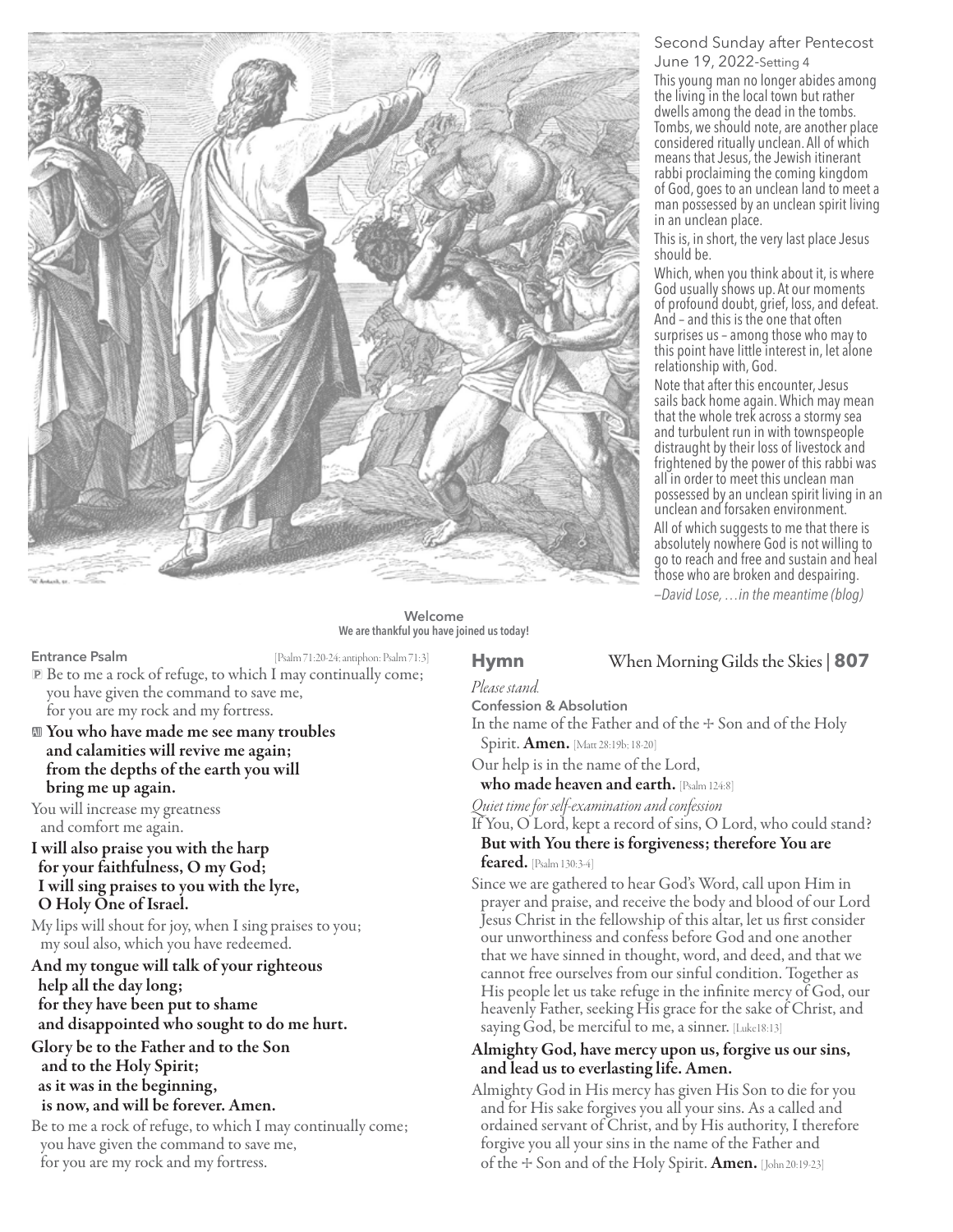

**Prayer of the Day**

The Lord be with you. And also with you. [1 Timothy 4:22]

Let us pray…*[silence for individual prayer]* O God, You have prepared for those who love You such good things as surpass our understanding. Cast out all sins and evil desires from us and pour into our hearts Your Holy Spirit to guide us into all blessedness; through Jesus Christ, Your Son, our Lord, who lives and reigns with You and the Holy Spirit, one God, now and forever. Amen.

#### *Please be seated.*

**Readings from God's Word**

The Old Testament Reading is from Isaiah.

was ready to be sought by those who did not ask for me;  $\perp$  I was ready to be found by those who did not seek me.

I said, "Here I am, here I am," to a nation that was not called by my name. I spread out my hands all the day to a rebellious people, who walk in a way that is not good, following their own devices; a people who provoke me to my face continually, sacrificing in gardens and making offerings on bricks; who sit in tombs, and spend the night in secret places; who eat pig's flesh, and broth of tainted meat is in their vessels; who say, "Keep to yourself, do not come near me, for I am too holy for you." These are a smoke in my nostrils,

a fire that burns all the day. Behold, it is written before me:

"I will not keep silent, but I will repay;

I will indeed repay into their lap

both your iniquities and your fathers' iniquities together, says the LORD;

because they made offerings on the mountains and insulted me on the hills,

#### I will measure into their lap

payment for their former deeds."

Thus says the LORD:

"As the new wine is found in the cluster,

and they say, 'Do not destroy it,

for there is a blessing in it,'

so I will do for my servants' sake,

and not destroy them all.

I will bring forth offspring from Jacob, and from Judah possessors of my mountains; my chosen shall possess it, and my servants shall dwell there. [Isaiah 65:1-9]

This is the Word of the Lord. **Thanks be to God.** 

The Epistle Reading is from Galatians.

- Tow before faith came, we were held captive under the law, imprisoned until the coming faith would be revealed. So then, the law was our guardian until Christ came, in order that we might be justified by faith. But now that faith has come, we are no longer under a guardian, for in Christ Jesus you are all sons of God, through faith. For as many of you as were baptized into Christ have put on Christ. There is neither Jew nor Greek, there is neither slave nor free, there is no male and female, for you are all one in Christ Jesus. And if you are Christ's, then you are Abraham's offspring, heirs according to promise.
- I mean that the heir, as long as he is a child, is no different from a slave, though he is the owner of everything, but he is under guardians and managers until the date set by his father. In the same way we also, when we were children, were enslaved to the elementary principles of the world. But when the fullness of time had come, God sent forth his Son, born of woman, born under the law, to redeem those who were under the law, so that we might receive adoption as sons. And because you are sons, God has sent the Spirit of his Son into our hearts, crying, "Abba! Father!" So you are no longer a slave, but a son, and if a son, then an heir through God. [Galatians 3:23-4:7]

### This is the Word of the Lord. **Thanks be to God.**

*Please stand to greet the Gospel reading singing the Alleluia verse.*

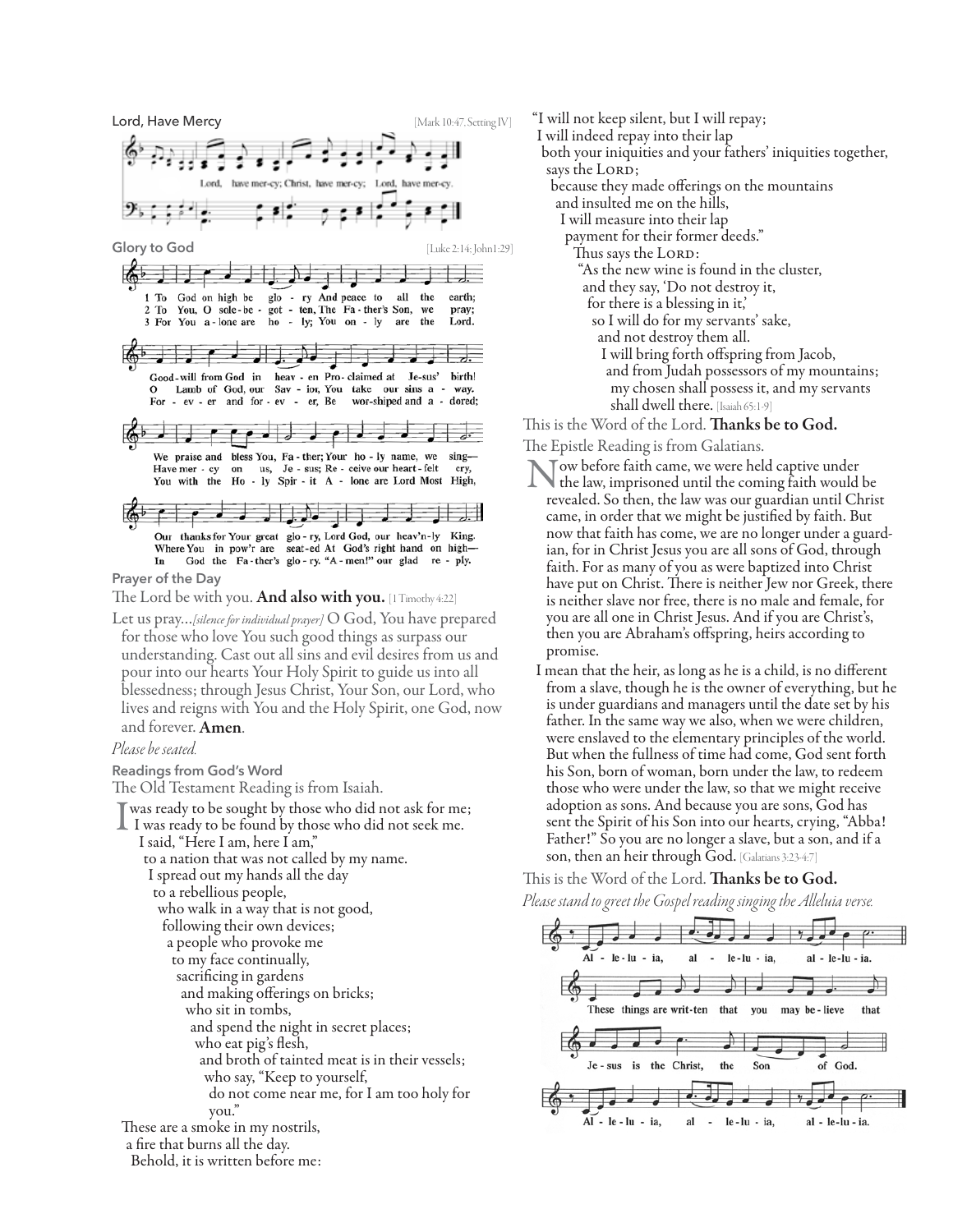The Holy Gospel according to St. Luke.

$$
\begin{array}{c|cccc}\nG_2 & & & & & \\
\hline\nG_3 & & & & & \\
\hline\nG_1 & & & & & \\
\hline\nG_2 & & & & & \\
\hline\nG_3 & & & & & \\
\hline\nG_4 & & & & & \\
\hline\nG_5 & & & & & \\
\hline\nG_6 & & & & & \\
\hline\nG_7 & & & & & \\
\hline\nG_8 & & & & & \\
\hline\nG_9 & & & & & & \\
\hline\nG_1 & & & & & & \\
\hline\nG_1 & & & & & & \\
\hline\nG_1 & & & & & & \\
\hline\nG_2 & & & & & & \\
\hline\nG_1 & & & & & & \\
\hline\nG_1 & & & & & & \\
\hline\nG_2 & & & & & & \\
\hline\nG_3 & & & & & & & \\
\hline\nG_1 & & & & & & & \\
\hline\nG_2 & & & & & & & \\
\hline\nG_3 & & & & & & & \\
\hline\nG_1 & & & & & & & \\
\hline\nG_2 & & & & & & & \\
\hline\nG_3 & & & & & & & \\
\hline\nG_4 & & & & & & & \\
\hline\nG_5 & & & & & & & \\
\hline\nG_6 & & & & & & & \\
\hline\nG_7 & & & & & & & \\
\hline\nG_8 & & & & & & & \\
\hline\nG_9 & & & & & & & & \\
\hline\nG_9 & & & & & & & & \\
\hline\nG_1 & & & & & & & & \\
\hline\nG_1 & & & & & & & & \\
\hline\nG_1 & & & & & & & & \\
\hline\nG_1 & & & & & & & & \\
\hline\nG_1 & & & & & & & & \\
\hline\nG_1 & & & & & & & & \\
\hline\nG_1 & & & & & & & & & \\
\hline\nG_2 & & & & & & & & & \\
\hline\nG_3 & & & & & & & & & \\
\hline\nG_1 & & & & & & & & & \\
\hline\nG_1 & & & & & & & & & \\
\hline\nG_2 & & & & & & & & & \\
\hline\nG_3 & & & & & & & & & \\
\hline\nG_4 & & & & & & & & & \\
\hline\nG_5 & & & & & & & & & \\
\hline\nG_7 & & & & & & & & & \\
\hline\nG_9 & & & & & & & & & \\
\hline\nG_1 & & & & & & & & & \\
$$

Then they sailed to the country of the Gerasenes, which is<br>opposite Galilee. When Jesus had stepped out on land,<br>there met him a man from the situation had demons. For there met him a man from the city who had demons. For a long time he had worn no clothes, and he had not lived in a house but among the tombs. When he saw Jesus, he cried out and fell down before him and said with a loud voice, "What have you to do with me, Jesus, Son of the Most High God? I beg you, do not torment me." For he had commanded the unclean spirit to come out of the man. (For many a time it had seized him. He was kept under guard and bound with chains and shackles, but he would break the bonds and be driven by the demon into the desert.) Jesus then asked him, "What is your name?" And he said, "Legion," for many demons had entered him. And they begged him not to command them to depart into the abyss. Now a large herd of pigs was feeding there on the hillside, and they begged him to let them enter these. So he gave them permission. Then the demons came out of the man and entered the pigs, and the herd rushed down the steep bank into the lake and drowned.

When the herdsmen saw what had happened, they fled and told it in the city and in the country. Then people went out to see what had happened, and they came to Jesus and found the man from whom the demons had gone, sitting at the feet of Jesus, clothed and in his right mind, and they were afraid. And those who had seen it told them how the demon-possessed man had been healed. Then all the people of the surrounding country of the Gerasenes asked him to depart from them, for they were seized with great fear. So he got into the boat and returned. The man from whom the demons had gone begged that he might be with him, but Jesus sent him away, saying, "Return to your home, and declare how much God has done for you." And he went away, proclaiming throughout the whole city how much Jesus had done for him. [Luke 8:26-39]

This is the Gospel of the Lord.

$$
\begin{array}{cccccccc}\n\begin{array}{cccccccc}\n\mathbf{r} & \mathbf{r} & \mathbf{r} & \mathbf{r} & \mathbf{r} & \mathbf{r} & \mathbf{r} & \mathbf{r} \\
\hline\n\mathbf{r} & \mathbf{r} & \mathbf{r} & \mathbf{r} & \mathbf{r} & \mathbf{r} & \mathbf{r} & \mathbf{r} & \mathbf{r} \\
\mathbf{r} & \mathbf{r} & \mathbf{r} & \mathbf{r} & \mathbf{r} & \mathbf{r} & \mathbf{r} & \mathbf{r} & \mathbf{r} & \mathbf{r} \\
\mathbf{r} & \mathbf{r} & \mathbf{r} & \mathbf{r} & \mathbf{r} & \mathbf{r} & \mathbf{r} & \mathbf{r} & \mathbf{r} & \mathbf{r} \\
\mathbf{r} & \mathbf{r} & \mathbf{r} & \mathbf{r} & \mathbf{r} & \mathbf{r} & \mathbf{r} & \mathbf{r} & \mathbf{r} & \mathbf{r} & \mathbf{r} \\
\mathbf{r} & \mathbf{r} & \mathbf{r} & \mathbf{r} & \mathbf{r} & \mathbf{r} & \mathbf{r} & \mathbf{r} & \mathbf{r} & \mathbf{r} & \mathbf{r} \\
\mathbf{r} & \mathbf{r} & \mathbf{r} & \mathbf{r} & \mathbf{r} & \mathbf{r} & \mathbf{r} & \mathbf{r} & \mathbf{r} & \mathbf{r} & \mathbf{r} & \mathbf{r} \\
\mathbf{r} & \mathbf{r} & \mathbf{r} & \mathbf{r} & \mathbf{r} & \mathbf{r} & \mathbf{r} & \mathbf{r} & \mathbf{r} & \mathbf{r} & \mathbf{r} & \mathbf{r} \\
\mathbf{r} & \mathbf{r} & \mathbf{r} & \mathbf{r} & \mathbf{r} & \mathbf{r} & \mathbf{r} & \mathbf{r} & \mathbf{r} & \mathbf{r} & \mathbf{r} & \mathbf{r} & \mathbf{r} & \mathbf{r} \\
\mathbf{r} & \mathbf{r} & \mathbf{r} & \mathbf{r} & \mathbf{r} & \mathbf{r} & \mathbf{r} & \mathbf{r} & \mathbf
$$

*Please sit.*

**Children's Talk** [Mark 10:14-16; Mart 19:14; Luke 18:16-17] *Please sit. The children are invited forward for a message based on today's Scripture readings led by David VonFange.*

#### **Hymn** Your Hand, O Lord, in Days of Old | **846**

**Sermon**

**Our Confession of Faith**

*Please stand to confess the Nicene Creed printed on the bulletin insert.*

**Prayer of the Church** <br>
[1 Timothy 2:1-4]

Lord in Your mercy, hear our prayer.

*Those for whom we pray are listed on the Life at Faith insert.* **Announcements/Offering**

In Person | Mail to Church | Bank Bill Pay

# *Please stand.*

**Hymn** Praise and Thanksgiving | **789**

**Sacrament of the Altar** [2 Timothy 4:22; Colossians 3:1; Psalm 136]

The Lord be with you. **And also with you.** 

Lift up your hearts. We lift them to the Lord.

Let us give thanks to the Lord, our God.

#### It is right to give Him thanks and praise.

It is truly good, right, and salutary that we should at all times and in all places give thanks to You, holy Lord almighty Father, everlasting God, through Jesus Christ our Lord who on this day overcame death and the grave and by His glorious resurrection opened to us the way of everlasting life. Therefore with angels and archangels, and with all the company of heaven we laud and magnify your glorious name, evermore praising you and singing:



**Prayer of Thanksgiving**

- Blessed are You, O Lord our God, king of all creation, for You have had mercy on us and given Your only-begotten Son that whoever believes in Him should not perish but have eternal life…
- We give You thanks for the redemption You have prepared for us through Jesus Christ. Grant us Your Holy Spirit that we may faithfully eat and drink of the fruits of His cross and receive the blessings of forgiveness, life, and salvation that come to us in His body and blood.

Hear us as we pray in His name and as He has taught us:

Our Father, who art in heaven, hallowed be Thy name, Thy kingdom come, Thy will be done on earth as it is in heaven. Give us this day our daily bread; and forgive us our trespasses as we forgive those who trespass against us; and lead us not into temptation, but deliver us from evil. For Thine is the kingdom and the power and the glory forever and ever. Amen. [Matt 6:9-13]